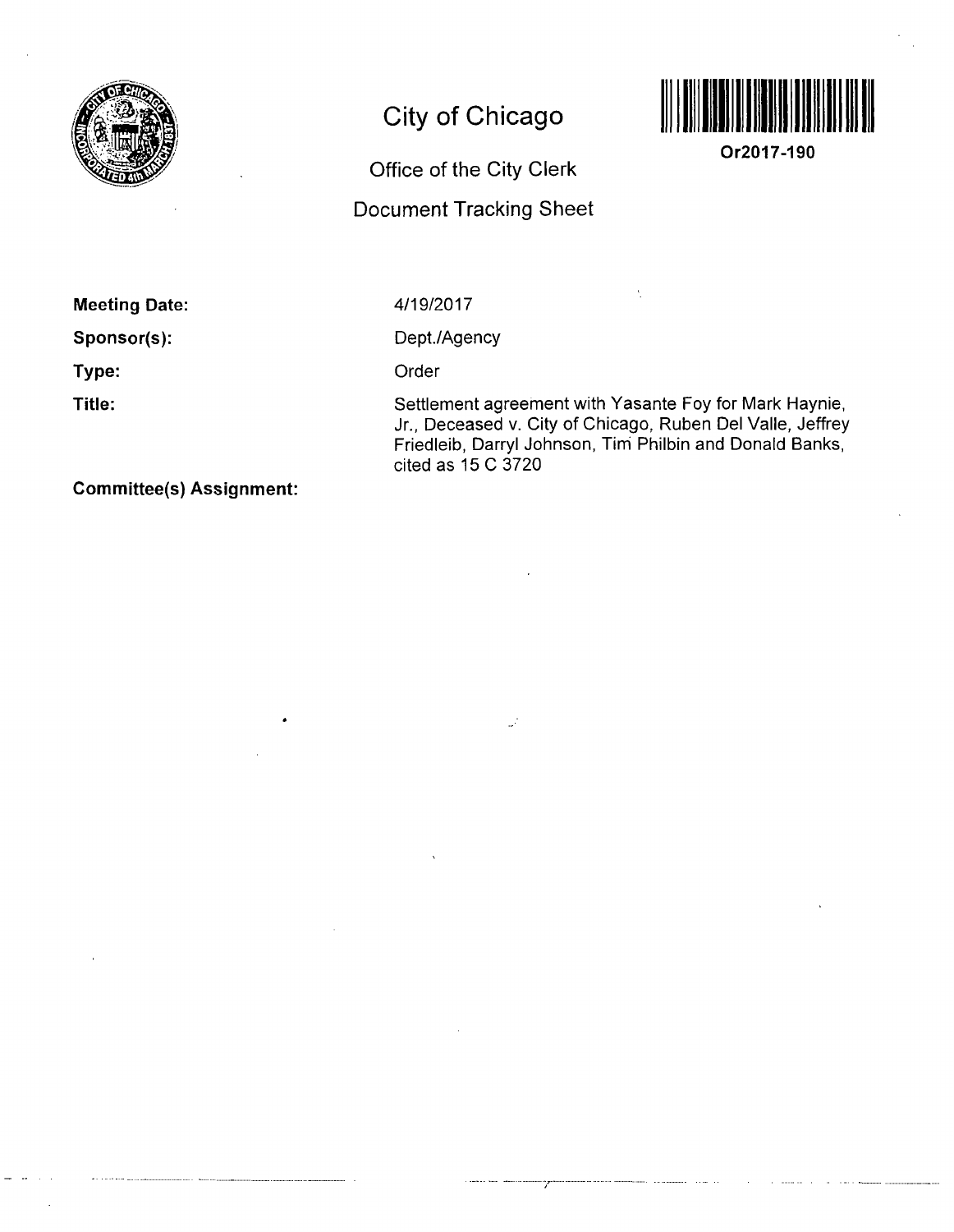

**Ordered, that the Corporation Counsel is hereby authorized and directed to enter into and**  execute a Settlement Agreement in the following matter: Yasante Foy for Mark Haynie, Jr. **Deceased v. Citv of Chicago, Ruben Del Valle, Jeffrey Friedleib, Darryl Johnson, Tim**  Philbin, and Donald Banks, cited as 15 C 3720 in the amount of \$250,000.

 $\mathcal{A}$